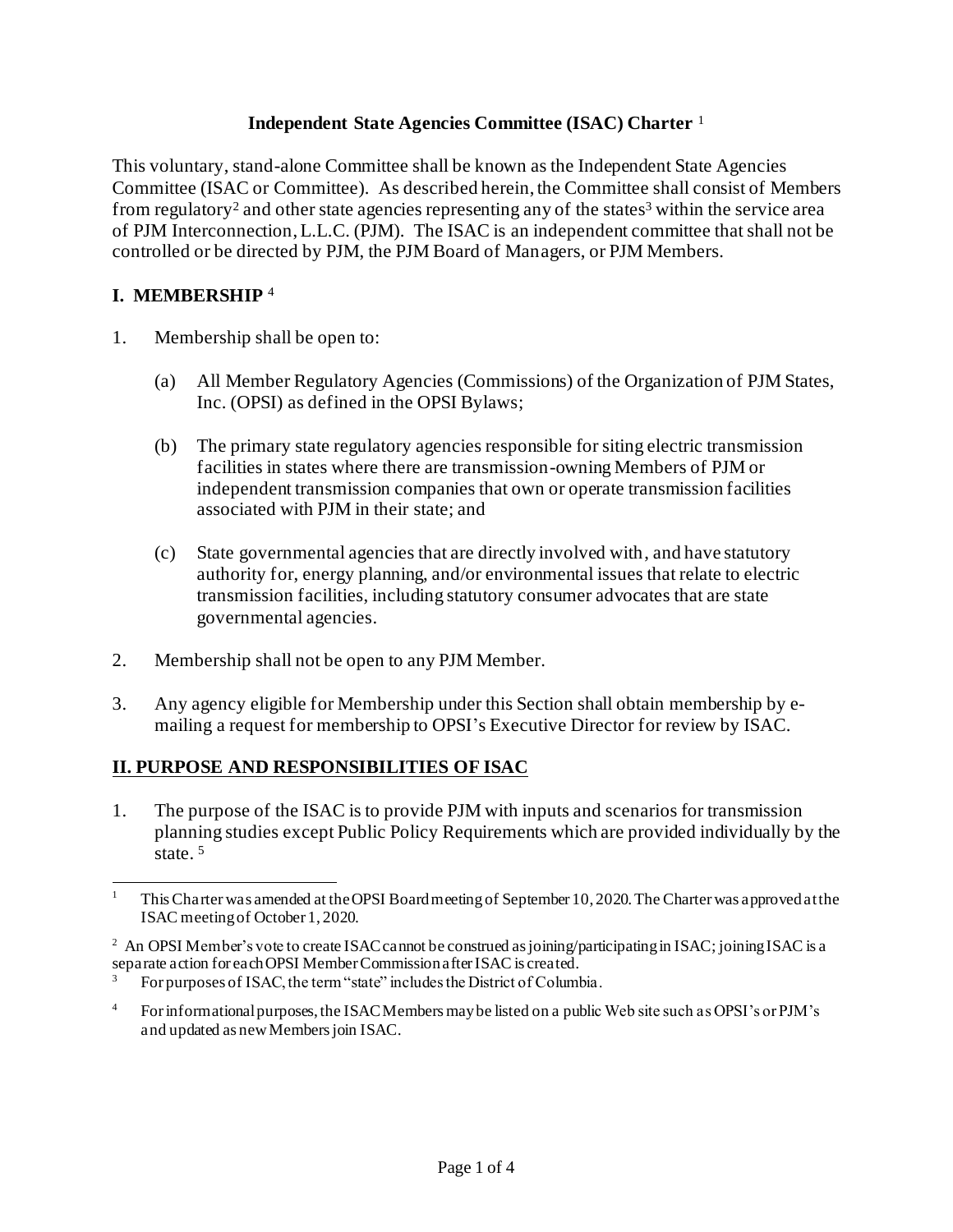- 2. The ISAC will strive to provide PJM with information regarding potential sensitivity studies, modeling assumption variations, and scenario analyses requests that may be considered to be modeled.
- 3. PJM will provide the ISAC with the inputs, assumptions, and scenarios it proposes to use in its transmission planning. ISAC Members may provide PJM with feedback, either as individual states or as a group of states. Upon the request of any ISAC Member, PJM will provide its formatted modeling inputs in a manner that would enable an ISAC Member with appropriate capabilities to model additional sensitivity cases.
- 4. The ISAC may request that PJM conduct various transmission scenario planning studies as needed.
- 5. PJM will provide the ISAC with the impacts the inputs and scenarios might have on a transmission expansion plan.
- 6. The ISAC will not be involved in any decisions involving transmission cost allocation.
- 7. The ISAC will not make any transmission planning policy decisions.
- 8. Participation in the ISAC shall not be construed as an assessment on the merits of any specific transmission expansion project.
- 9. No state or ISAC Member shall be bound by or responsible for the results of any transmission planning studies conducted by PJM pursuant to inputs or scenarios provided by ISAC.

#### **III. ADMINISTRATION**

- 1. The ISAC meetings will be open to all interested stakeholders.
- 2. The ISAC Members may request that time be set aside for Members-only deliberations, the outcome of which will be captured in minutes made available to the public.
- 3. The ISAC meetings may include a time-limited open comment period, during which non-ISAC Members may speak on the issues listed on that meeting's agenda.

<sup>&</sup>lt;sup>5</sup> Schedule 1.5.6 Following the assumptions meeting and prior to performing the evaluation and analyses of transmission needs, the Office of the Interconnection shall determine the range of assumptions to be used in the studies and scenario analyses, based on the advice and recommendations of the Transmission Expansion Advisory Committee and Subregional RTEP Committees and, through the IndependentStateAgencies**,**the statement of Public Policy Requirements provided individually by the states and any state member's assessment or prioritization of Public Policy Objectives proposed by other stakeholders.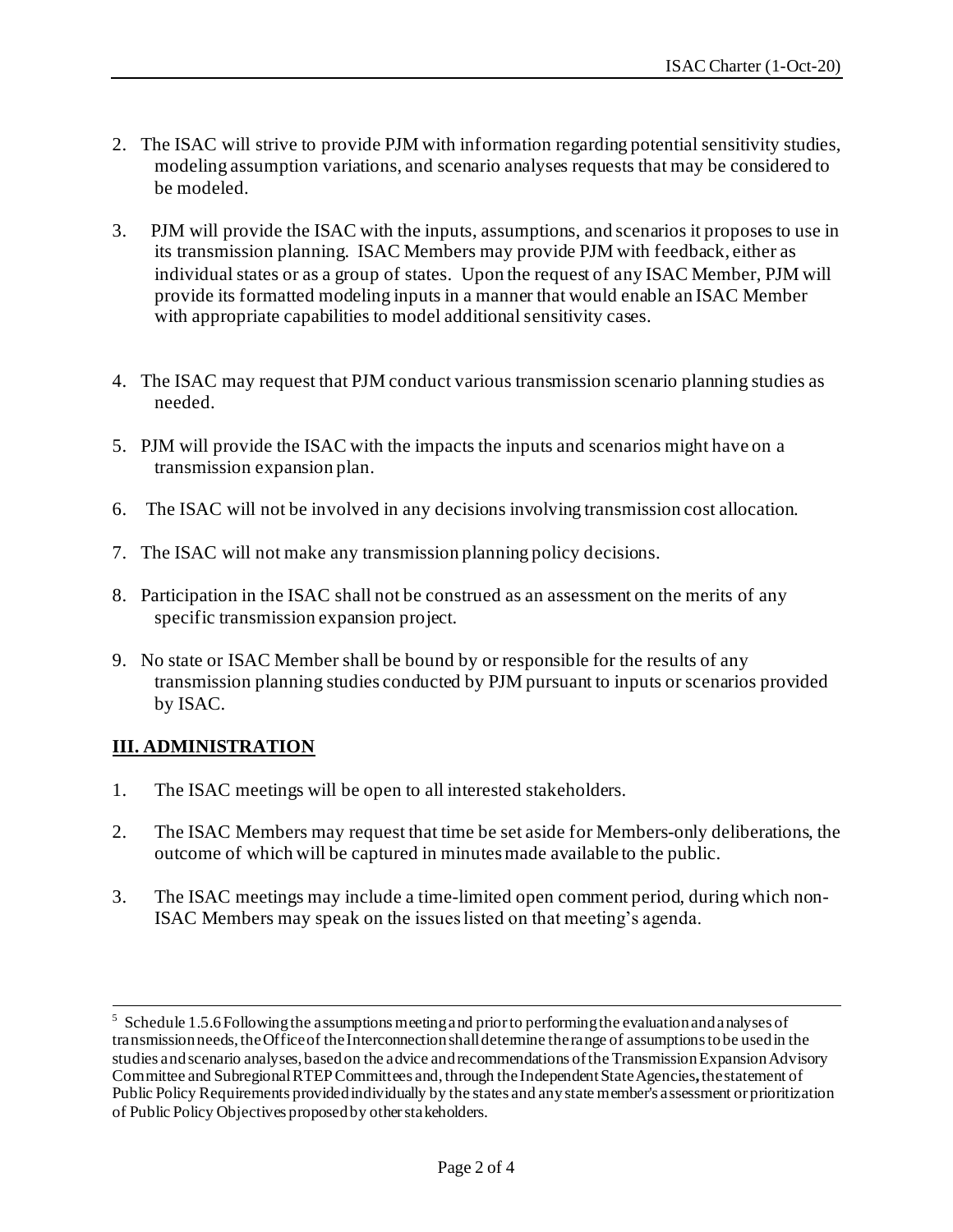- 4. The ISAC meetings will be held at such time and place as may be determined by its Membership. ISAC may accept administrative support from PJM.
- 5. The ISAC will have final approval of all Committee materials and work product.
- 6. ISAC shall hold at least one meeting per year.
- 7. ISAC meetings will be conducted in person, by telephone, or by any Web based technology (such as Webinars).
- 8. ISAC meetings will allow for in person, telephonic, and electronic voting.
- 9. Notice of the time, place, and purpose of each ISAC meeting will be provided by mail or electronic means to each ISAC Member not less than seven (7) calendar days prior to the meeting.
- 10. Except as provided in Section VII herein, the ISAC Charter may be amended by either a majority vote of the OPSI Board or at least two-thirds of the total ISAC Membership, provided that the proposed amendment must have been included in the notice of the previous meeting.
- 11. A simple majority of the states represented in the ISAC membership shall constitute a quorum for the transaction of business in any ISAC meeting.

#### **IV. STRUCTURE**

- 1. The officers of ISAC shall include a Chair, Vice-Chair, and Secretary.
- 2. The ISAC shall be chaired by the OPSI Board President or any other OPSI Board Member as elected by the OPSI Board.
- 3. Additional Officers may be added as needed by amendments to the ISAC charter.
- 4. No two Officers shall be from the same state.
- 5. The Officers shall be responsible for approving the agenda for all ISAC meetings as proposed by the ISAC Members and for advising PJM of agenda items.
- 6. All decisions of the ISAC shall be communicated in writing.
- 7. The ISAC Chair will be the point person for all ISAC communication.

#### **V. VOTING PROCEDURES**

- 1. Each OPSI Member shall serve as the lead agency for its state.
- 2. Votes on inputs and scenarios will be taken only to the extent PJM is unable to run the desired scenarios due to computing limitations.